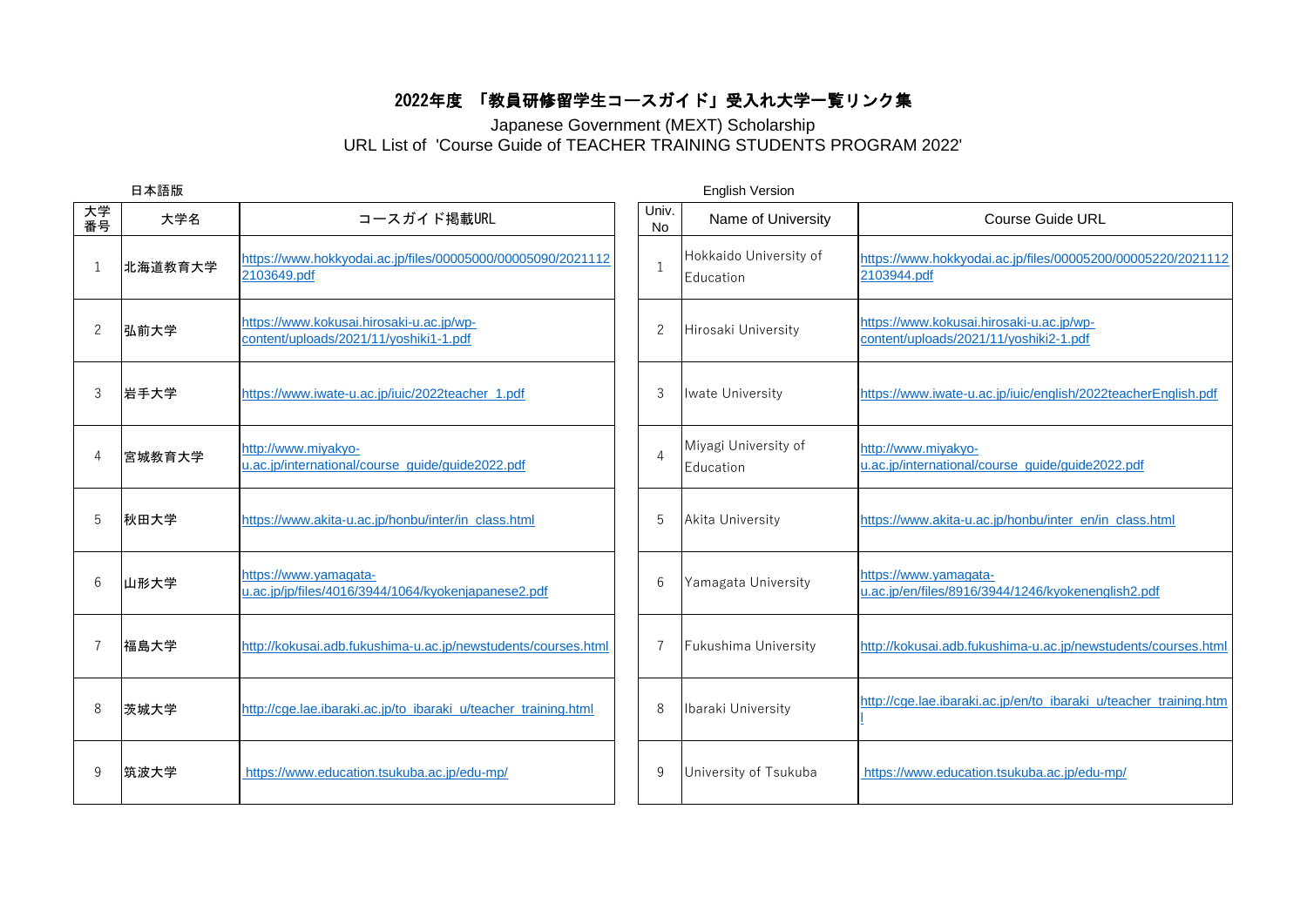|          | 日本語版   |                                                                                                   | <b>English Version</b> |                                   |                                                                                                   |  |  |  |  |
|----------|--------|---------------------------------------------------------------------------------------------------|------------------------|-----------------------------------|---------------------------------------------------------------------------------------------------|--|--|--|--|
| 大学<br>番号 | 大学名    | コースガイド掲載URL                                                                                       | Univ.<br><b>No</b>     | Name of University                | <b>Course Guide URL</b>                                                                           |  |  |  |  |
| 10       | 宇都宮大学  | https://intl.utsunomiya-u.ac.jp/university/docs/kyouken2022-<br>1.pdf                             | 10                     | Utsunomiya University             | https://intl.utsunomiya-u.ac.jp/university/docs/kyouken2022-<br>2.pdf                             |  |  |  |  |
| 11       | 群馬大学   | https://www.guic.gunma-u.ac.jp/wp/wp-<br>content/uploads/2021/11/GU_teacher_training_2022JPN.pdf  | 11                     | Gunma University                  | https://www.guic.gunma-u.ac.jp/wp/wp-<br>content/uploads/2021/11/GU_teacher_training_2022ENG.pdf  |  |  |  |  |
| 12       | 埼玉大学   | http://www.saitama-u.ac.jp/international/admission/foreign-<br>student/CourseGuideEJ2022_1214.pdf | 12                     | Saitama University                | http://www.saitama-u.ac.jp/international/admission/foreign-<br>student/CourseGuideEE2022_1214.pdf |  |  |  |  |
| 13       | 千葉大学   | http://www.chiba-u.ac.jp/global/sai/tts chiba-<br>univ_japanese_1.pdf                             | 13                     | Chiba University                  | http://www.chiba-u.ac.jp/global/sai/tts_chiba-<br>univ_english_1.pdf                              |  |  |  |  |
| 15       | 東京学芸大学 | https://www.u-gakugei.ac.jp/english/student/#mext-teacher                                         | 15                     | Tokyo Gakugei University          | https://www.u-gakugei.ac.jp/english/student/#mext-teacher                                         |  |  |  |  |
| 16       | 横浜国立大学 | https://www.ynu.ac.jp/international/accept/jp_gov_scholarship.h<br>tml#teacher                    | 16                     | Yokohama National<br>University   | https://www.ynu.ac.jp/english/admissions/scholarship/mext/#te<br>acher                            |  |  |  |  |
| 17       | 新潟大学   | https://www.niigata-u.ac.jp/wp-<br>content/uploads/2021/11/2022kyoukensei j.pdf                   | 17                     | Niigata University                | https://www.niigata-u.ac.jp/wp-<br>content/uploads/2021/11/2022kyoukensei_e.pdf                   |  |  |  |  |
| 18       | 上越教育大学 | https://www.juen.ac.jp/050about/030internat/040recep/files/202<br>11126-1.pdf                     | 18                     | Joetsu University of<br>Education | https://www.juen.ac.jp/050about/030internat/040recep/files/202<br>11126-2.pdf                     |  |  |  |  |
| 19       | 富山大学   | https://www.u-toyama.ac.jp/wp/wp-<br>content/uploads/03_introduction-jp-2022-en.pdf               | 19                     | University of Toyama              | https://www.u-toyama.ac.jp/wp/wp-<br>content/uploads/02_introduction-en-2022-en.pdf               |  |  |  |  |
| 20       | 福井大学   | https://www.u-<br>fukui.ac.jp/international/studying_abroad/program/teacher_train<br><u>ing/</u>  | 20                     | University of Fukui               | https://www.u-fukui.ac.jp/eng/study-at-<br>fukui/programs/teacher_training/                       |  |  |  |  |
| 21       | 山梨大学   | https://www.ciee.yamanashi.ac.jp/1136/                                                            | 21                     | University of Yamanashi           | https://www.ciee.yamanashi.ac.jp/en/1136/                                                         |  |  |  |  |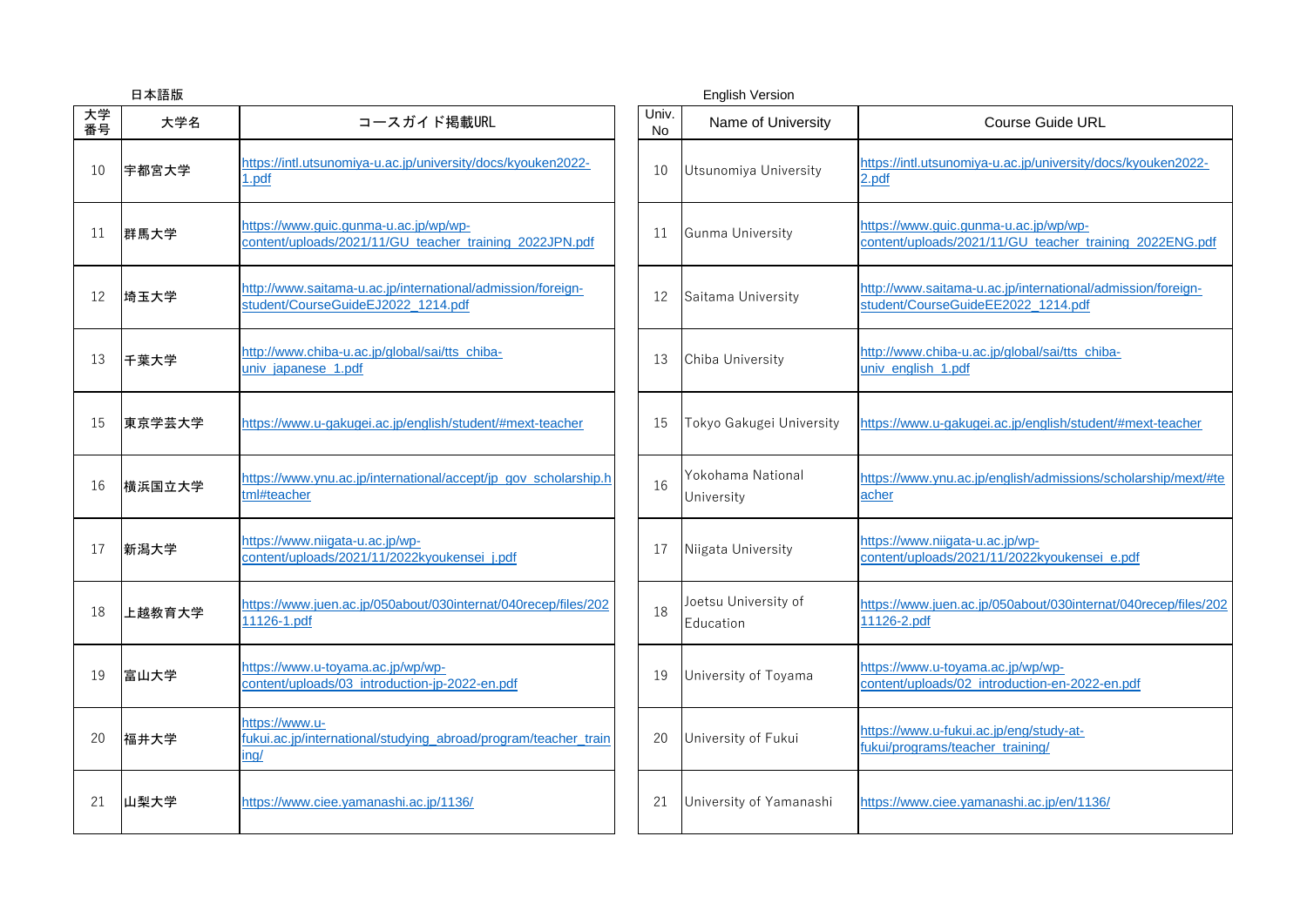|          | 日本語版   |                                                                                                           | <b>English Version</b> |                                                 |                                                                                                           |  |  |  |  |
|----------|--------|-----------------------------------------------------------------------------------------------------------|------------------------|-------------------------------------------------|-----------------------------------------------------------------------------------------------------------|--|--|--|--|
| 大学<br>番号 | 大学名    | コースガイド掲載URL                                                                                               | Univ.<br>No            | Name of University                              | <b>Course Guide URL</b>                                                                                   |  |  |  |  |
| 22       | 信州大学   | https://www.shinshu-<br>u.ac.jp/institution/gec/2022kyokenseiguide_ja.pdf                                 | 22                     | Shinshu University                              | https://www.shinshu-<br>u.ac.jp/institution/gec/2022kyokenseiguide_en.pdf                                 |  |  |  |  |
| 23       | 岐阜大学   | https://www.glocal.gifu-<br>u.ac.jp/studyabroad/scholarships/kokuhi/index.html                            | 23                     | <b>Gifu University</b>                          | https://www.glocal.gifu-<br>u.ac.jp/en/studyabroad/scholarships/kokuhi/index.html                         |  |  |  |  |
| 24       | 静岡大学   | https://www.suoic.shizuoka.ac.jp/international/teacher-training/                                          | 24                     | Shizuoka University                             | https://www.suoic.shizuoka.ac.jp/english/international/teacher-<br>training/                              |  |  |  |  |
| 25       | 愛知教育大学 | https://www.aichi-edu.ac.jp/cie/news/in/20211130900.html                                                  | 25                     | Aichi University of<br>Education                | https://www.aichi-edu.ac.jp/cie/news/in/20211130900.html                                                  |  |  |  |  |
| 26       | 三重大学   | https://www.mie-<br>u.ac.jp/international/item/Couse%20Guide%28Japanese%29%<br>20.pdf                     | 26                     | Mie University                                  | https://www.mie-<br>u.ac.jp/international/item/Couse%20Guide%28English%29%20<br>.pdf                      |  |  |  |  |
| 28       | 京都教育大学 | https://www.kyokyo-u.ac.jp/student/ehp/japanese2022.pdf                                                   | 28                     | Kyoto University of<br>Education                | https://www.kyokyo-u.ac.jp/student/ehp/english2022.pdf                                                    |  |  |  |  |
| 29       | 大阪大学   | http://www1.lang.osaka-u.ac.jp/jc/kyoukensei.html                                                         | 29                     | Osaka University                                | http://www1.lang.osaka-u.ac.jp/jc/kyoukensei.html                                                         |  |  |  |  |
| 30       | 大阪教育大学 | https://ger.osaka-kyoiku.ac.jp/wp/wp-<br>content/uploads/2021/11/57d127221edc2e282162bc62c6d045<br>ac.pdf | 30                     | Osaka Kyoiku University                         | https://ger.osaka-kyoiku.ac.jp/wp/wp-<br>content/uploads/2021/11/12e763c112631ea34711f1e87ea95f5<br>c.pdf |  |  |  |  |
| 31       | 兵庫教育大学 | https://www.hyogo-<br>u.ac.jp/assets/files/2021/11/kyouken_j2022.pdf                                      | 31                     | Hyogo University of<br><b>Teacher Education</b> | https://www.hyogo-<br>u.ac.jp/assets/files/2021/11/kyouken e2022.pdf                                      |  |  |  |  |
| 32       | 神戸大学   | http://www.kisc.kobe-u.ac.jp/program/teacher_training.html                                                | 32                     | Kobe University                                 | http://www.kisc.kobe-<br>u.ac.jp/english/program/teacher_training.html                                    |  |  |  |  |
| 33       | 奈良教育大学 | http://cies.nara-edu.ac.jp/unniversity.html#program                                                       | 33                     | Nara University of<br>Education                 | http://cies.nara-edu.ac.jp/en/unniversity.html                                                            |  |  |  |  |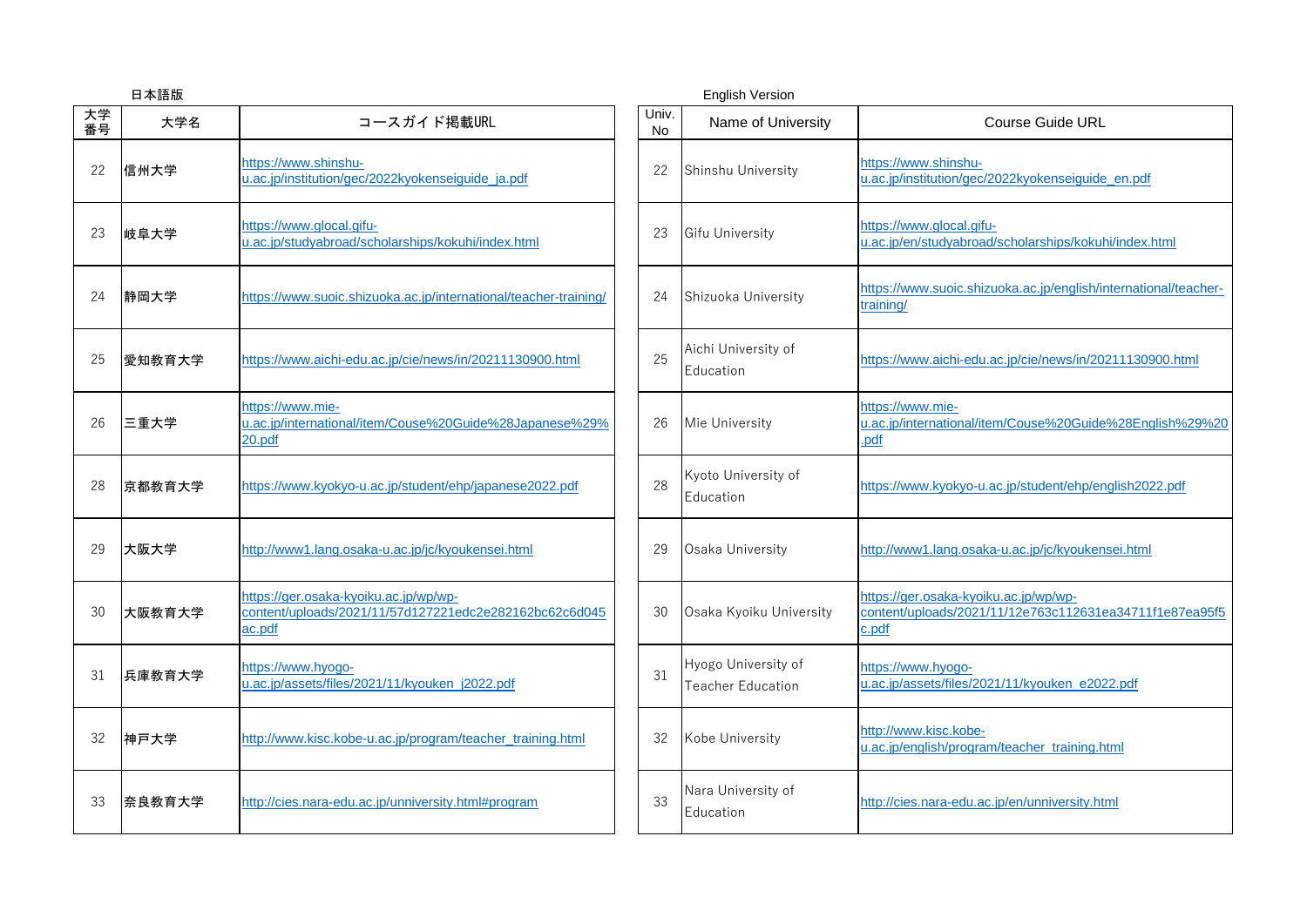|          | 日本語版   |                                                                                                                                                |  | <b>English Version</b> |                                                   |                                                                                                          |                                                     |                                                                                                      |  |
|----------|--------|------------------------------------------------------------------------------------------------------------------------------------------------|--|------------------------|---------------------------------------------------|----------------------------------------------------------------------------------------------------------|-----------------------------------------------------|------------------------------------------------------------------------------------------------------|--|
| 大学<br>番号 | 大学名    | コースガイド掲載URL                                                                                                                                    |  | Univ.<br>No            | Name of University                                | <b>Course Guide URL</b>                                                                                  |                                                     |                                                                                                      |  |
| 34       | 奈良女子大学 | http://www.nara-<br>wu.ac.jp/iec/int/ja/study/abroad/pdf/2022kyouin_guide.pdf                                                                  |  | 34                     | Nara Women's University                           | http://www.nara-<br>wu.ac.jp/iec/int/en/study/abroad/pdf/2022kyouin_guide_e.pdf                          |                                                     |                                                                                                      |  |
| 36       | 鳥取大学   | https://www.ciatu.tottori-u.ac.jp/ja/students-scholarship-<br>national#奨学金等                                                                    |  | 36                     | <b>Tottori University</b>                         | https://www.ciatu.tottori-u.ac.jp/en/students-scholarship-<br>national#Amount of the scholarships        |                                                     |                                                                                                      |  |
| 37       | 島根大学   | https://kokusai.shimane-<br>u.ac.jp/_files/00254076/2022teachertrainingcourseguideJ.pdf                                                        |  | 37                     | <b>Shimane University</b>                         | https://kokusai.shimane-<br>u.ac.jp/_files/00254083/2022teachertrainingcourseguideE.pdf                  |                                                     |                                                                                                      |  |
| 38       | 岡山大学   | https://intl.okayama-u.ac.jp/master/wp-<br>content/uploads/2021/11/Teacher-Training-Students JPN.pdf                                           |  |                        |                                                   | 38                                                                                                       | Okayama University                                  | https://intl.okayama-u.ac.jp/master/wp-<br>content/uploads/2021/11/Teacher-Training-Students ENG.pdf |  |
| 39       | 広島大学   | https://www.hiroshima-<br>u.ac.jp/international/admissions/mext/cquide1                                                                        |  | 39                     | Hiroshima University                              | https://www.hiroshima-<br>u.ac.jp/en/international/admissions/mext/cquide1                               |                                                     |                                                                                                      |  |
| 40       | 鳴門教育大学 | https://www.naruto-u.ac.jp/iso/admission/guide.html                                                                                            |  |                        | 40                                                | Naruto University of<br>Education                                                                        | https://www.naruto-u.ac.jp/iso/admission/guide.html |                                                                                                      |  |
| 41       | 香川大学   | https://www.kagawa-<br>u.ac.jp/kuio/isc/study_in_kagawa/teacher_training/                                                                      |  | 41                     | Kagawa University                                 | https://www.kagawa-<br>u.ac.jp/kuio/isc/study_in_kagawa/teacher_training/                                |                                                     |                                                                                                      |  |
| 42       | 愛媛大学   | http://web.isc.ehime-u.ac.jp/f_scholarship.html                                                                                                |  |                        | 42                                                | <b>Ehime University</b>                                                                                  | http://web.isc.ehime-u.ac.jp/f_scholarship.html     |                                                                                                      |  |
| 44       | 福岡教育大学 | https://www.fukuoka-<br>edu.ac.jp/files/bgeditor/other/2022kyouinnkennshuryugakusei-<br>japanese.pdf                                           |  | 44                     | University of Teacher<br><b>Education Fukuoka</b> | https://www.fukuoka-<br>edu.ac.jp/files/bgeditor/other/2022kyouinnkennshuryugakusei-<br>english.pdf      |                                                     |                                                                                                      |  |
| 46       | 長崎大学   | https://www.liaison.nagasaki-u.ac.jp/wp-<br>content/uploads/2021/11/Kyoukensei2022_J.pdf                                                       |  | 46                     | Nagasaki University                               | http://www.liaison.nagasaki-u.ac.jp/en/wp-<br>content/uploads/sites/2/2021/11/Kyoukensei2022_E.pdf       |                                                     |                                                                                                      |  |
| 47       | 熊本大学   | https://www.kumamoto-<br>u.ac.jp/kokusaikouryuu/gaikokujinryuugakusei/kyouikuprogram/<br>kyouinkenshu-file/teacher-training-course-guide_j.pdf |  | 47                     | Kumamoto University                               | https://ewww.kumamoto-<br>u.ac.jp/media/medialibrary/2021/11/2022teacher_training_cour<br>se_guide_e.pdf |                                                     |                                                                                                      |  |